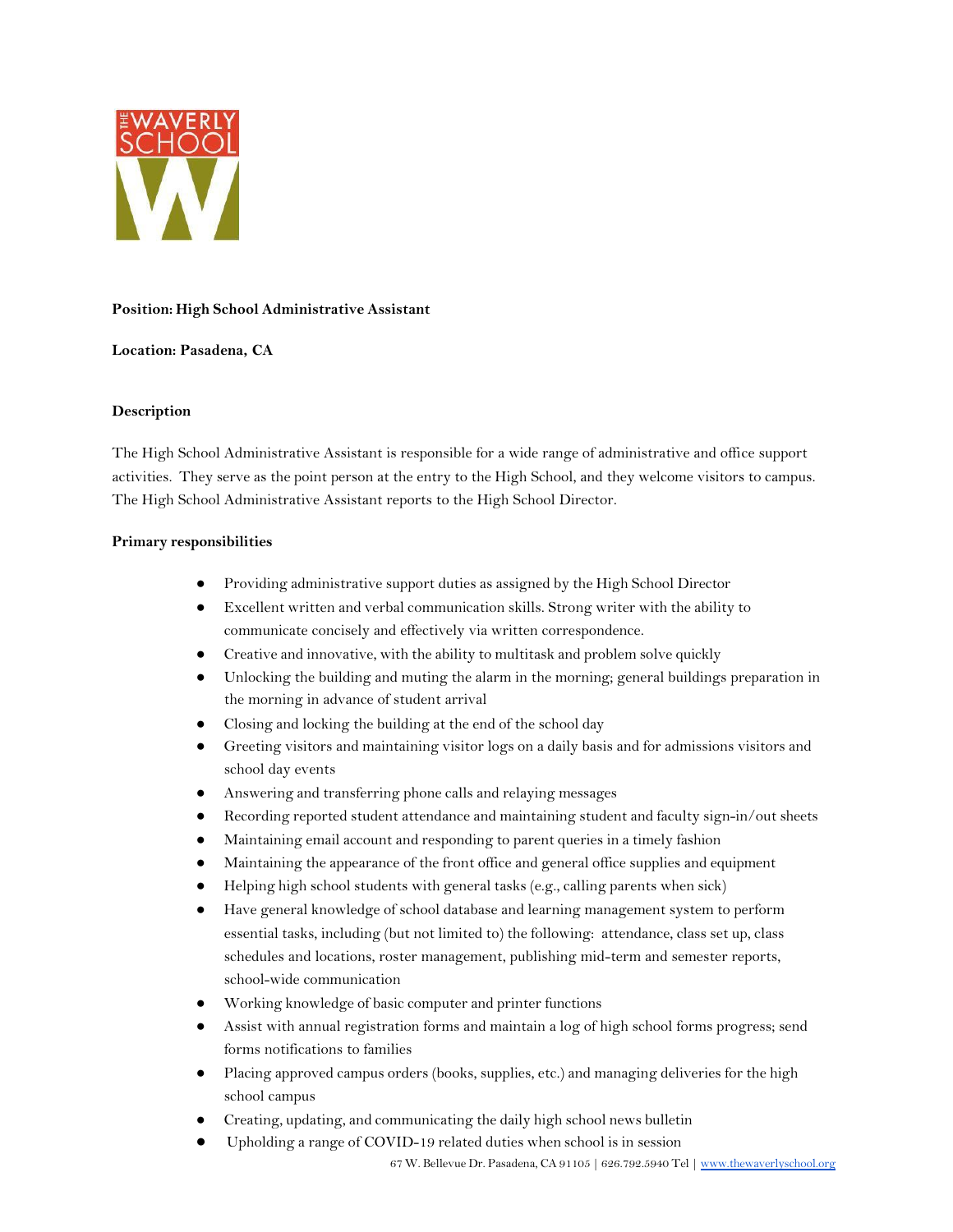### **Other Responsibilities**

- Sending school notices to families
- Record high school attendance records
- Record high school parent/family roster information.
- Organize and maintain annual high school book orders
- Preparing weekly Assembly Agendas as guided by the High School Director
- Organize and maintain high school inventory and supplies
- Provide administrative support for the Registrar, College Counselor, School Counselor, Assistant Business Manager, High School Director, and Head of School
- Give general administrative assistant support for teachers/staff
- Maintain High School Director's calendar
- Provide guidance for parent volunteers for middle and high school campuses
- Track and record community involvement hours for high school students
- Provide administrative support for high school events and activities, including but not limited to, booking vendors, chaperoning, guest check-ins, and collecting admission fees.
- Organize and oversee events such as school dances, music concerts, Prom, and Graduation
- Provide guidance for parent volunteers
- Complete other duties as assigned by the High School Director or Head of School

### **Knowledge, Skill, and Abilities**

- **●** Excellent written and verbal communication skills. Must be able to communicate concisely and effectively when writing correspondence.
- Strong commitment to antiracist and inclusive practices that support students of all backgrounds
- Computer literacy proficiency in Microsoft Word, Excel, Outlook, Google Suite
- Experience with school databases and learning management software a plus particularly Senior Systems/Ascendance, PowerSchool Learning, and Magnus Health
- Experience with graphic design platform Canva a plus
- Attendance/Punctuality is consistently at work and on time
- Friendly, calm, and helpful demeanor.
- Proactive solution-oriented, able to work autonomously
- Good planning and organizational skills.
- Excellent attention to detail and follow-through
- Experience with students and families is helpful.
- Ability to work in-person on campus.

#### **Education and Experience**

● Bachelor's degree preferred. Associate or equivalent from two-year college or six months to one year related experience required, or an equivalent combination of education and experience.